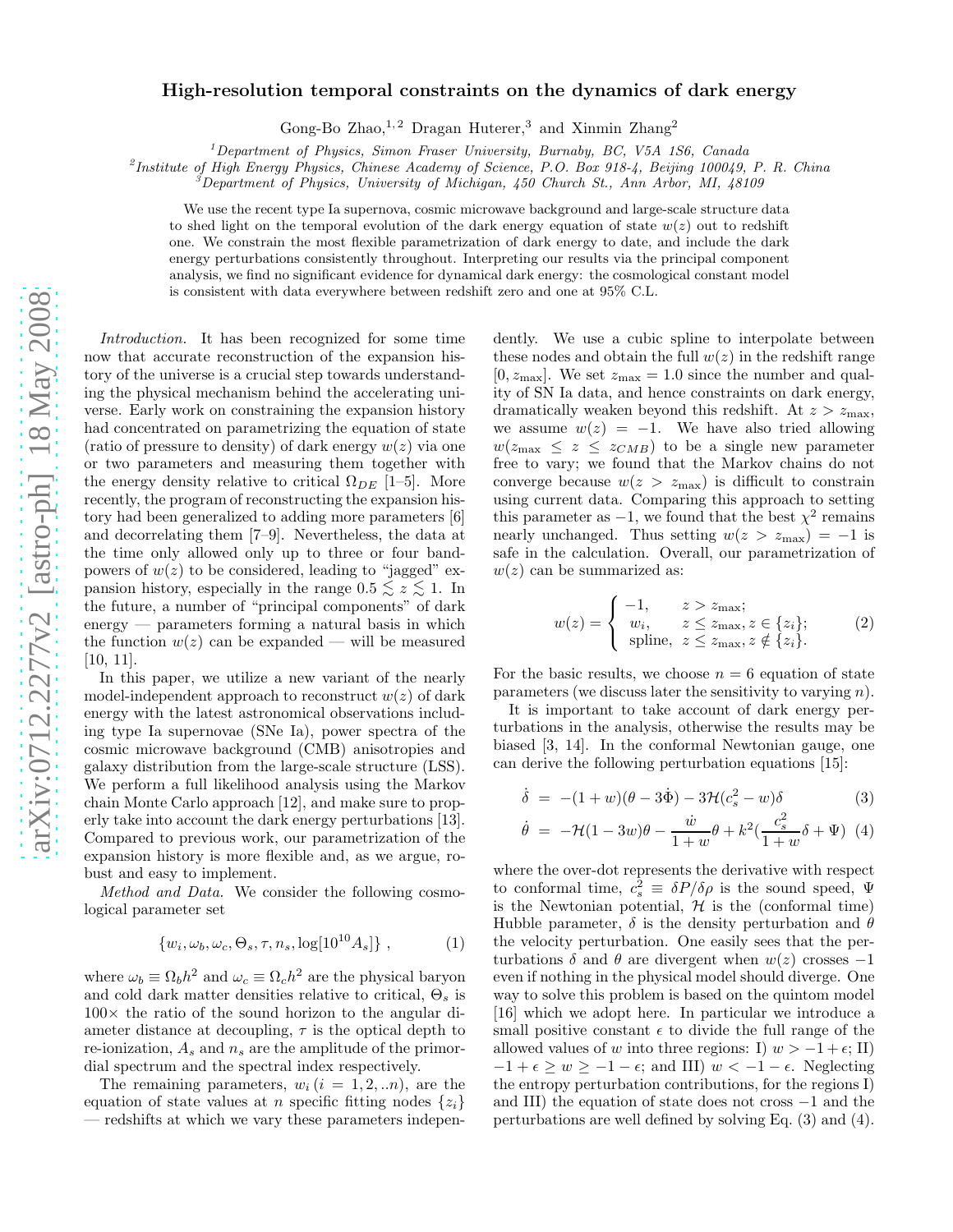

FIG. 1: Reconstruction of  $w(z)$  using the datasets (I) (top panel) and (II) (bottom panel); see text for details. The red and black error bars correspond to 68 and 95% error bars respectively. ΛCDM model is shown with the blue dashed line. In the bottom panel, we also plot the reconstruction result with an alternative placement of fitting nodes (red points and curve; see the text for details).

For the region II), the density perturbation  $\delta$ , the velocity perturbation  $\theta$ , and their derivatives are finite and continuous for the realistic quintom dark energy models; therefore we set matching conditions in region (II),  $\delta = 0$ and  $\dot{\theta} = 0$ . This is an approximate method to calculate DE perturbation during crossing regime without introducing more parameters<sup>1</sup>. The error in this approximation is controllable and we have tested it in our numerical calculations; with  $\epsilon \sim 10^{-5}$  we find that our method is a very good approximation to the two-field quintom dark energy model. For more details of this method we refer the reader to Refs. [3, 13].

In our calculations we take the total likelihood as the products of the separate likelihoods  $(\mathcal{L}_i)$  of CMB, LSS and SN Ia, i.e. defining  $\chi_i^2 \equiv -2 \log \mathcal{L}_i$ , we use

$$
\chi_{\text{total}}^2 = \chi_{\text{CMB}}^2 + \chi_{\text{LSS}}^2 + \chi_{\text{SNIa}}^2 \,. \tag{5}
$$

For the CMB data, we use the three-year WMAP (WMAP3) temperature-temperature and temperaturepolarization power spectrum with the routine for computing the likelihood supplied by the WMAP team [18]. The LSS information we use consists of the galaxy power spectrum from the Sloan Digital Sky Survey (SDSS-gal; [19]); the luminous red galaxy power spectrum, also from the SDSS (SDSS-lrg; [20]) and the galaxy power spectrum from the 2dF Galaxy Redshift Survey (2dFGRSgal; [21]). To be conservative, for all galaxy data we have used only the information at  $k \leq 0.1h \,\mathrm{Mpc}^{-1}$ , corresponding to the linear regime. For SN Ia data, we use two datasets: Riess sample of 182 SNe [9] and ESSENCE sample of 192 SNe [22, 23]. We consider two dataset combinations:

## (I) Riess-182+WMAP3+SDSS-gal+2dFGRS-gal;

### (II) ESSENCE-192+WMAP3+SDSS-lrg+2dFGRS-gal.

In addition, for both datasets we also use the following information: Hubble Key Project measurement  $H_0 = 72 \pm 8$  km s<sup>-1</sup> Mpc<sup>-1</sup>(1 $\sigma$ ) [24]; baryon density information from the Big Bang Nucleosynthesis  $\Omega_b h^2 =$ 

 $^1$  Ref[17] has proved that in FRW cosmology, the equation of state  $\,$ of a single fluid or a single scalar field cannot cross −1. To realize such crossing, one has to introduce at least one more degree of freedom.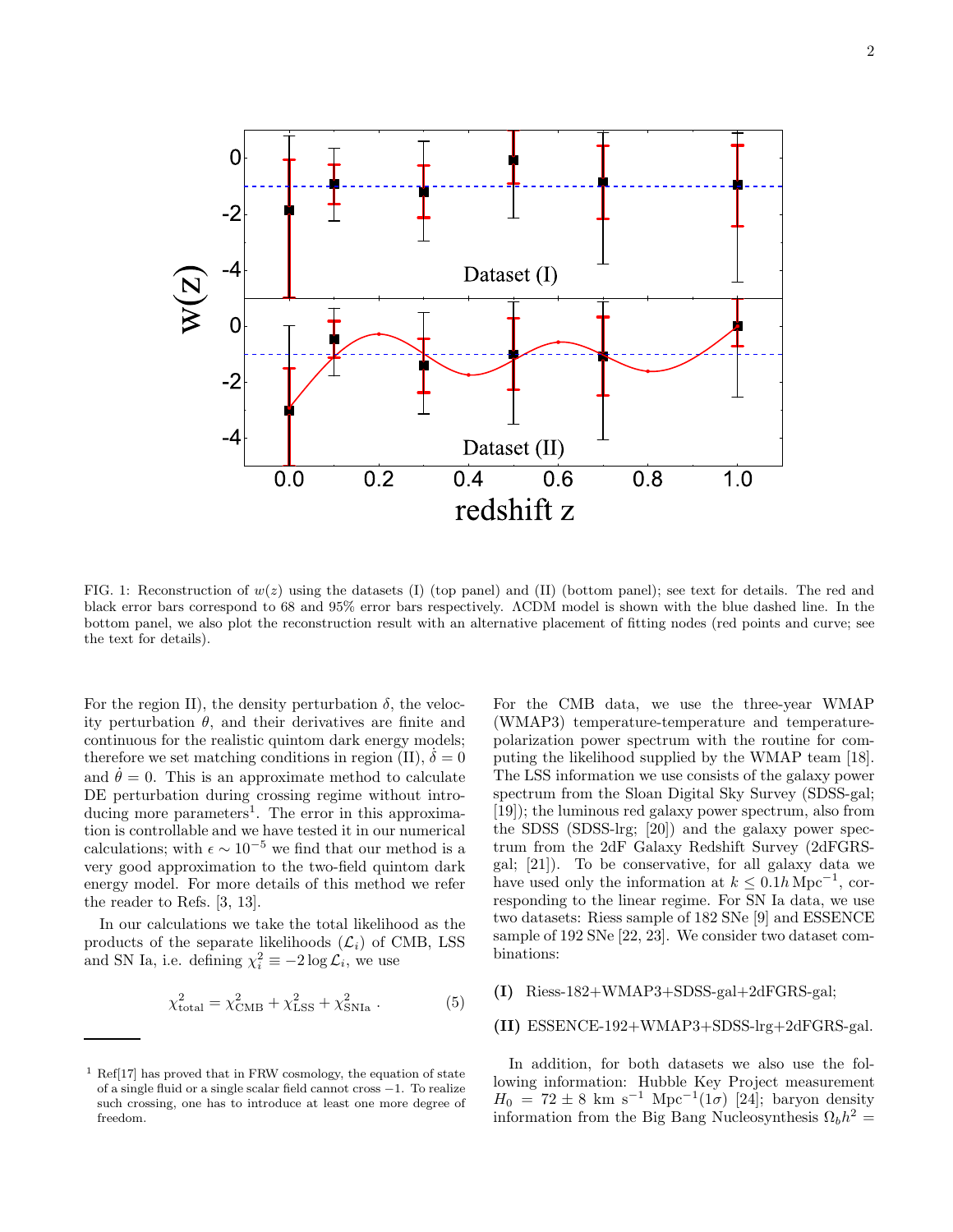$0.022 \pm 0.002$  (1 $\sigma$ ) [25]; and a top-hat prior on the age of the universe, 10 Gyr  $< t_0 < 20$  Gyr.

For the MCMC calculation, we run eight independent chains each originally with  $\mathcal{O}(10^5)$  elements, then thinned by a factor of 4. The average acceptance rate is about 50%. We ensure the convergence of the chains by Gelman and Rubin criteria [26] and find  $R-1 \sim \mathcal{O}(10^{-2})$  which is more conservative than the recommended value  $R - 1 \sim$  $\mathcal{O}(10^{-1})$ .

Results. We first study how the results change as we vary the number of and location of fitting nodes describing  $w(z)$ . We start out by placing one fitting node each at  $z = 0$  and  $z = z_{\text{max}} = 1$ , then increase n, adding fitting nodes so that they are uniformly spaced in redshift;  $z_i = (i-1)/(n-1), (n \geq 2, n \in \mathbb{N})$ . For each n and using the dataset (II), we calculate the improvement in  $\chi^2$  relative to the ACDM model,  $\Delta \chi^2 = \chi^2_{\text{min}} - \chi^2_{\text{ACDM}}$ . As expected, we find that  $n = 2$  already has a better fit than the  $\Lambda$ CDM model, and the fit improves as  $n$  is increased. When *n* is greater than 6, however,  $\Delta \chi^2$  flattens off (see panel  $(F)$  of Fig. 2). We therefore conclude that the data we use have enough power to constrain 6 equation of state parameters. Therefore, at least when  $n \leq 8$  is considered,  $n = 6$  is the optimal choice since a higher *n* does not improve the fit<sup>2</sup>.

We also test the prescription of how to place the fitting nodes in redshift in the lower panel of Fig. 1. The black points with error bars are for placement  $z_i \in$  $\{0, 0.1, 0.3, 0.5, 0.7, 1.0\}$ ; the red points with red curve are for placement  $z_i \in \{0, 0.2, 0.4, 0.6, 0.8, 1.0\}$ . We see that the red curve almost coincides with the black points, namely, the dependence of result on placement of fitting nodes is weak. The above test and analysis has been also done with dataset (I) and a similar result is found. In what follows, we adopt the former, slightly non-uniform placement in redshift.

Given the above two cosmological datasets, we explore the 12-D parameter space from Eq. (1). After marginalizing over other cosmological parameters, we obtain the constraint of DE parameters  $w_i$  as plotted in Fig. 1. In the upper panel, we find that almost all the mean values of points are consistent with the prediction of ΛCDM model except for the 1st and the 4th points, at redshifts 0 and 0.5. The equation of state at the present epoch is slightly favored to be below  $-1$ , while the equation of state at redshift 0.5 is greater than  $-1$  at 68% C.L., showing a small "bump". This bump most likely stems from a feature in the Hubble diagram of the Riess-182 dataset (I). To see this, we replace the Riess-182 and SDSS-gal data by ESSENCE-192 and SDSS-lrg data respectively and get the result in lower panel of Fig. 1. With this new dataset, the bump at redshift 0.5 disappears and

 $w(0.1 \leq z \leq 0.9)$  is consistent with −1 at 68% C.L.. The equation of state at redshifts 0 and 1 deviates from  $-1$ , but not significantly.

The equation of state parameters  $w_i$  are correlated, however, somewhat complicating their interpretation; for example, the highest correlation coefficient is −0.9, between  $w_4$  and  $w_5$ . It is therefore useful to de-correlate the  $w_i$ , as done in Ref. [7].

For each MCMC run, we compute the covariance matrix of the equation-of-state parameters,  $C = (w_i \langle w_i \rangle (w_j - \langle w_j \rangle)^T \equiv \langle pp^T \rangle$ , using CosmoMC [12]. We then diagonalize the Fisher matrix  $\mathbf{F} \equiv \mathbf{C}^{-1}$ , so that  $\mathbf{F} = \mathbf{O}^T \mathbf{D} \mathbf{O}$ ; here **O** is the resulting orthogonal matrix and D is diagonal.

One can now rotate the parameters into a basis where the new parameters **q** are uncorrelated;  $q = Wp$ . There are many ways to do so [27]. Here we make two alternative choices.

$$
\begin{array}{c} \textbf{Choice 1: } \mathbf{W}_1 = \mathbf{F}^{1/2}; \, \text{then} \\ \mathbf{C}_{\mathbf{q}_1} = \langle \mathbf{q}_1 \, \mathbf{q}_1^T \rangle = \mathbf{W}_1 \, \langle \mathbf{p} \mathbf{p}^T \rangle \, \mathbf{W}_1^T = \mathbf{I}. \end{array}
$$

**Choice 2:** 
$$
W_2 = O
$$
; then  
 $C_{q_2} = \langle q_2 q_2^T \rangle = W_2 \langle pp^T \rangle W_2^T = D^{-1}$ .

Here  $W_1$  corresponds to the localized principal component (heretofore LPC) decomposition of the parameters  $p$  — the weights (rows of  $W_1$ ) are almost positive definite and fairly well localized in redshift [7].  $W_1$  is usually rescaled so that its rows sum up to unity,  $\sum_{j=1}^{n} (\mathbf{W}_{1})_{ij} = 1$ , and we follow this practice. Note, however, that the physical inferences do not depend on the normalization of  $W_1$ (or  $W_2$ ) as both the parameters q and their values for a particular theoretical model change consistently. For example, we have tried a different normalization of  $W_1$  and explicitly checked that the parameters  ${\bf q}$  and their values corresponding to the  $w(z) = -1$  model change so that the hypothesis test of whether the measured parameters are consistent with  $w(z) = -1$  returns the same result.

We find that all LPC band powers are consistent with the cosmological constant value at 95% C.L. Two out of six points deviate from ΛCDM at greater than 68% C.L, which is not statistically unexpected. This conclusion is easy to read off in the panel  $(A)$  of Fig. 2 where the  $q$ 's are uncorrelated, and is independent of the choice of the decorrelating weights. In panel  $(C)$ , we replace  $q_1$  with  $\mathbf{q}_2$  (with  $\mathbf{W}_2$  normalized as  $\mathbf{W}_1$  above), and again find consistency with the cosmological constant scenario.

Summary and Discussion. Using the latest astronomical data of SNe Ia, CMB and LSS, we used the MCMC machinery to reconstruct the expansion history of the universe, and the evolution of dark energy, in a nearly model-independent fashion. We used the cubic spline interpolation between  $n$  values of the equation state  $w_i$ , fitting the expansion history more flexibly than essentially any description used on existing data so far. We found that  $n = 6$  values of the equation of state in the range  $0 \leq z \leq 1$  can be usefully constrained, and that increasing their number slightly does not improve the fit.

<sup>2</sup> We are aware of that the fit must further improve for some higher n because any dataset can be perfectly fit by some suitable, but possibly highly oscillatory,  $w(z)$ .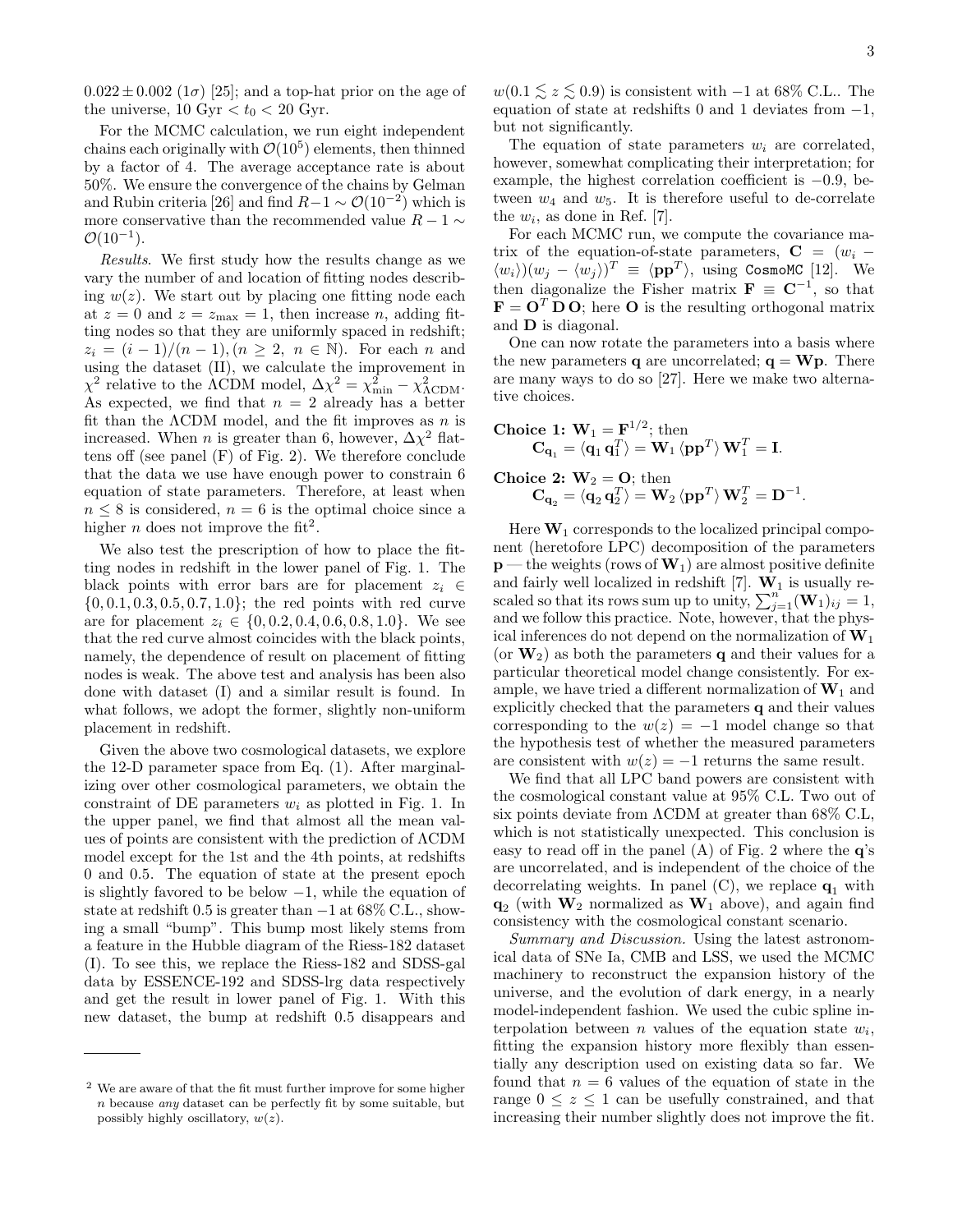4



FIG. 2: Constraints on uncorrelated band powers of the equation of state  $w(z)$ , using the dataset II. Panels (A) and (B) show the median values and the 68% and 95% constraints on the localized principal components  $q_1$ , and their weights in redshift  $W_1$ , respectively. Panels (C) and (D) show the same for the principal components  $q_2$  and their weights  $W_2$  (see the text for definitions). Panel (E) shows the likelihood distributions for the parameters  $\mathbf{q}_1$ , while panel (F) shows the reduction in  $\chi^2$ relative to  $\Lambda$ CDM as the number of fitting nodes (for parameters  $\mathbf{q}_1$ ) is increased.

Some comments can be made about our approach. We think the cubic spline leads a largely unbiased reconstruction of  $w(z)$ . An exception to this would be a highly oscillatory fiducial  $w(z)$ , which however cannot be robustly constrained with other approaches (and current data) either. Moreover, our results are not in conflict with Ref. [28] who claimed that only 2-3 equation-of-state parameters can be measured even from future surveys to better than about 10%, since we do not measure the six  $w_i$  to nearly such a good accuracy; see Fig. 1. Finally,

one could certainly apply the same approach to the reconstruction of the dark energy density  $\rho_{\text{DE}}(z)$  as in [29], although we would argue that probing dynamics of dark energy requires specifically  $w(z)$ .

Our results do not show any significant evidence for the evolution of the equation of state with time, and are fully consistent with the cosmological constant scenario in the interval  $0 \leq z \leq 1$  at the 95% C.L. We would particularly like to be able to test the dynamics of dark energy; for example, the "freezing" and "thawing" scalar